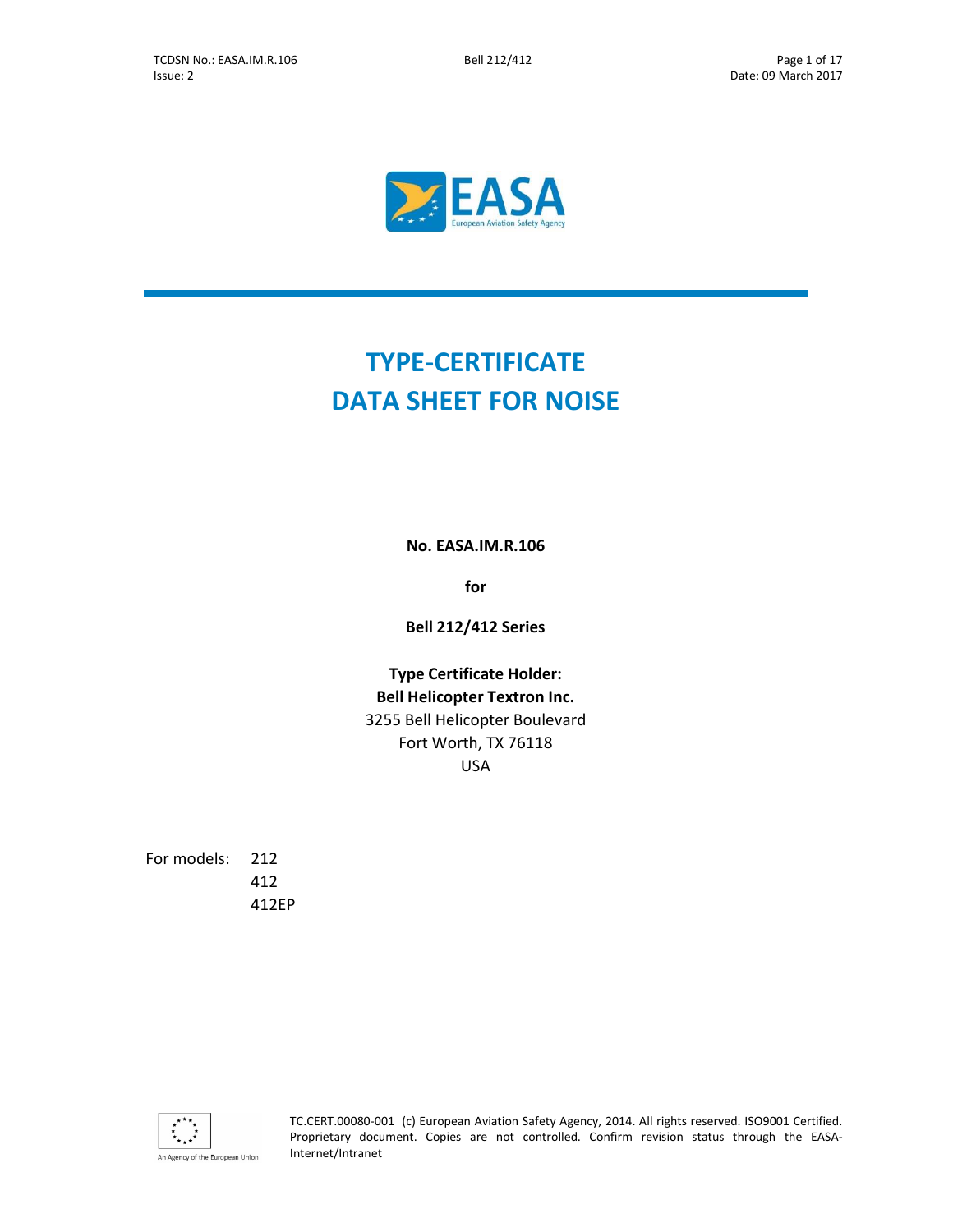## INTENTIONALLY LEFT BLANK

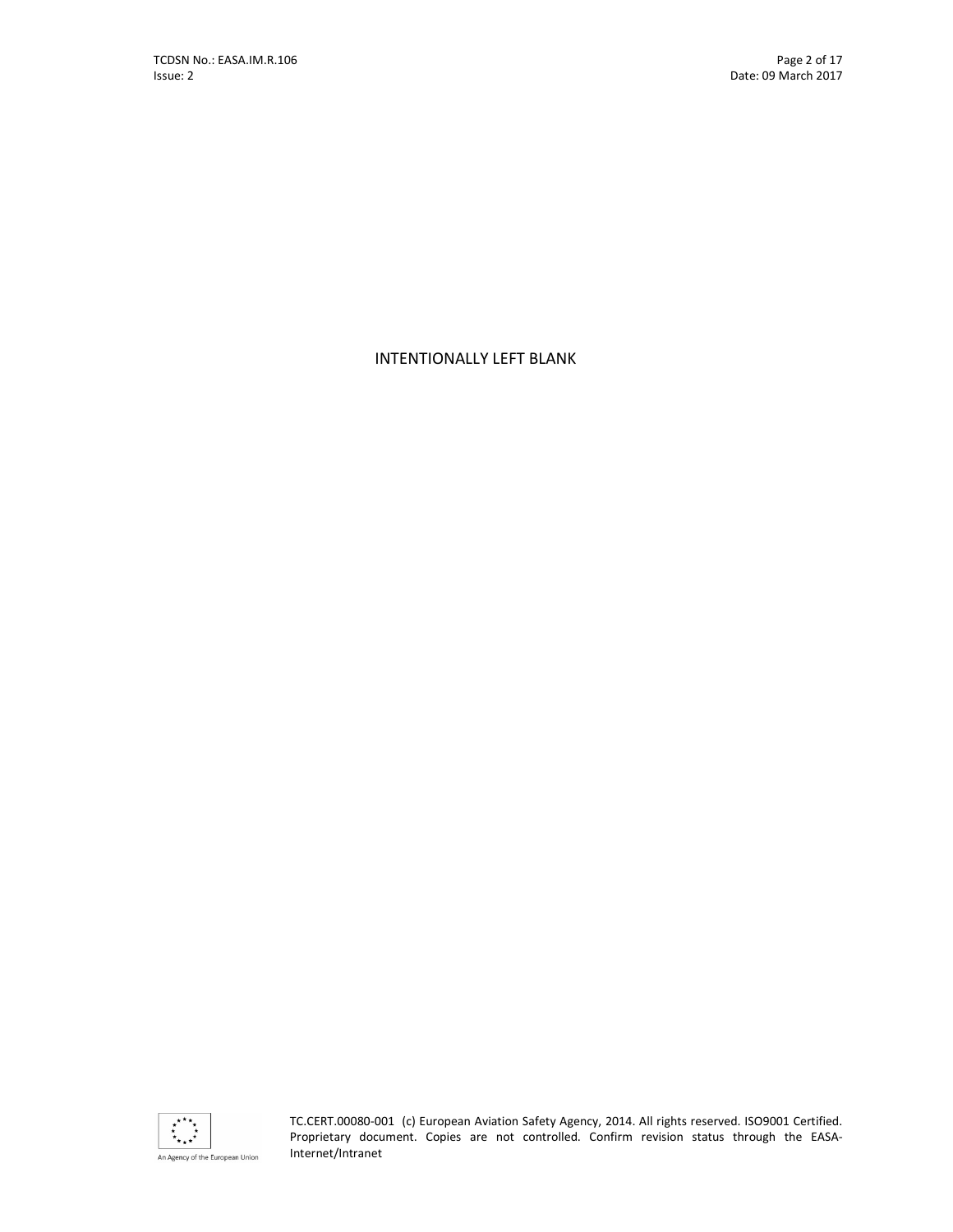TCDSN No.: EASA.IM.R.106 Page 3 of 17 Issue: 2

| Type Certificate Holder   | <b>Bell Helicopter Textron Inc.</b>                                                 |                     | Aircraft Type Designation      | 212       |   |
|---------------------------|-------------------------------------------------------------------------------------|---------------------|--------------------------------|-----------|---|
| Engine Manufacturer       | <b>Pratt &amp; Whitney (formerly United Aircraft of Canada</b><br>Ltd.)             |                     | <b>Engine Type Designation</b> | PW PT6T-3 |   |
| certificated noise levels | Additional modifications essential to meet the requirements or needed to attain the |                     | <b>None</b>                    |           |   |
| Noise Certification Basis | ICAO Annex 16, Volume I                                                             | Edition / Amendment |                                | Chapter   | 8 |

|                    | <b>Maximum Mass</b> |                 | Take-Off EPNL |       | Overflight EPNL          |        | Approach EPNL            |       |             |
|--------------------|---------------------|-----------------|---------------|-------|--------------------------|--------|--------------------------|-------|-------------|
| EASA<br>Record No. | Take-off<br>(kg)    | Landing<br>(kg) | Level         | Limit | Level                    | Limit  | Level                    | Limit | See<br>Note |
| D289               | 5,080               | 5,080           |               | -     | $\overline{\phantom{0}}$ | $\sim$ | $\overline{\phantom{0}}$ | -     |             |

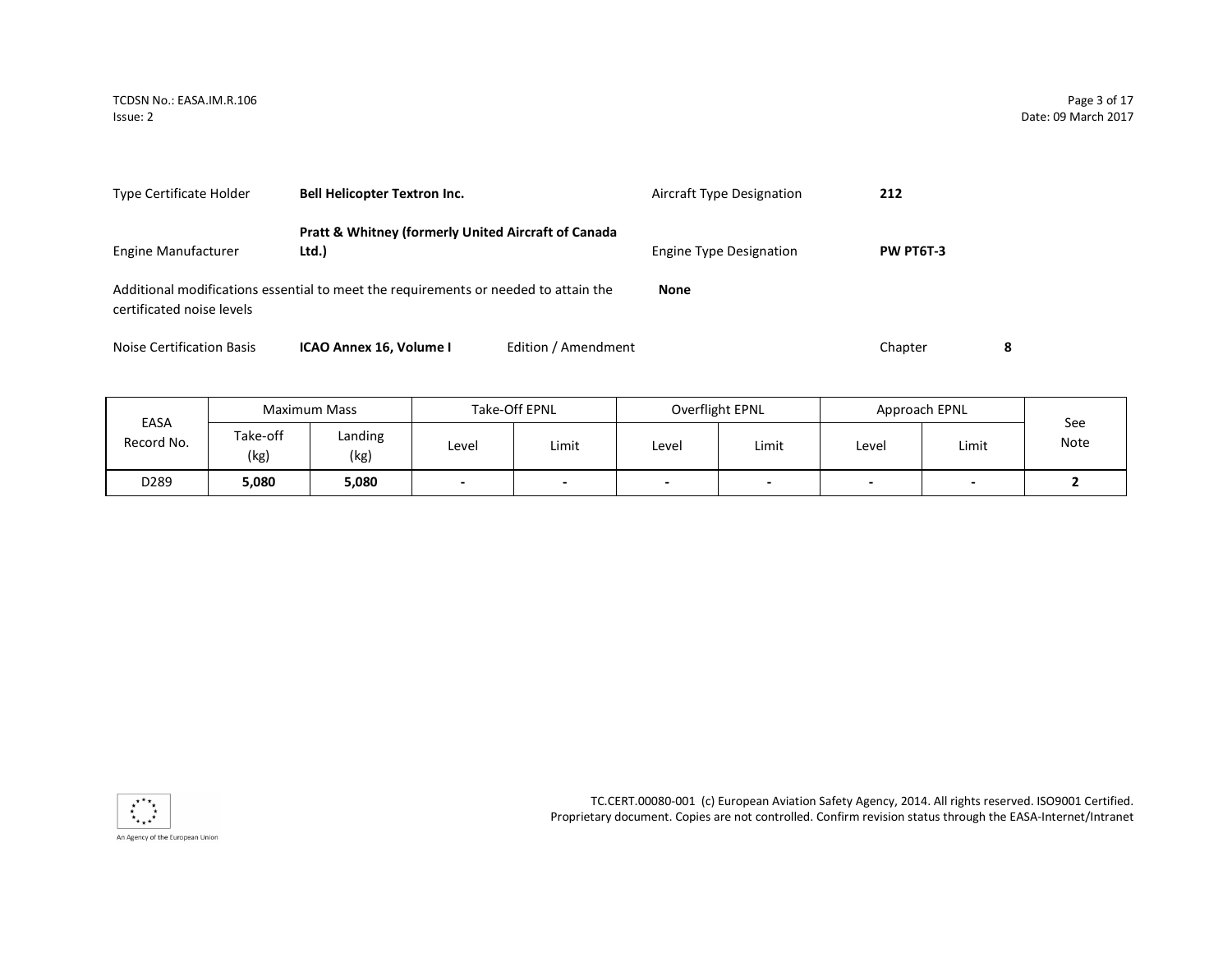| TCDSN No.: EASA.IM.R.106<br>Issue: 2 |                                                                                     |                     |                                |            | Page 4 of 17<br>Date: 09 March 2017 |
|--------------------------------------|-------------------------------------------------------------------------------------|---------------------|--------------------------------|------------|-------------------------------------|
| Type Certificate Holder              | <b>Bell Helicopter Textron Inc.</b>                                                 |                     | Aircraft Type Designation      | 212        |                                     |
| <b>Engine Manufacturer</b>           | <b>Pratt &amp; Whitney (formerly United Aircraft of Canada</b><br>Ltd.)             |                     | <b>Engine Type Designation</b> | PW PT6T-3B |                                     |
| certificated noise levels            | Additional modifications essential to meet the requirements or needed to attain the |                     | <b>None</b>                    |            |                                     |
| Noise Certification Basis            | ICAO Annex 16, Volume I                                                             | Edition / Amendment |                                | Chapter    | 8                                   |

| EASA       | <b>Maximum Mass</b> |                 | Take-Off EPNL |       | Overflight EPNL |       | Approach EPNL |       |             |
|------------|---------------------|-----------------|---------------|-------|-----------------|-------|---------------|-------|-------------|
| Record No. | Take-off<br>(kg)    | Landing<br>(kg) | Level         | Limit | Level           | Limit | Level         | Limit | See<br>Note |
| D288       | 5,080               | 5,080           |               |       |                 | -     |               |       |             |

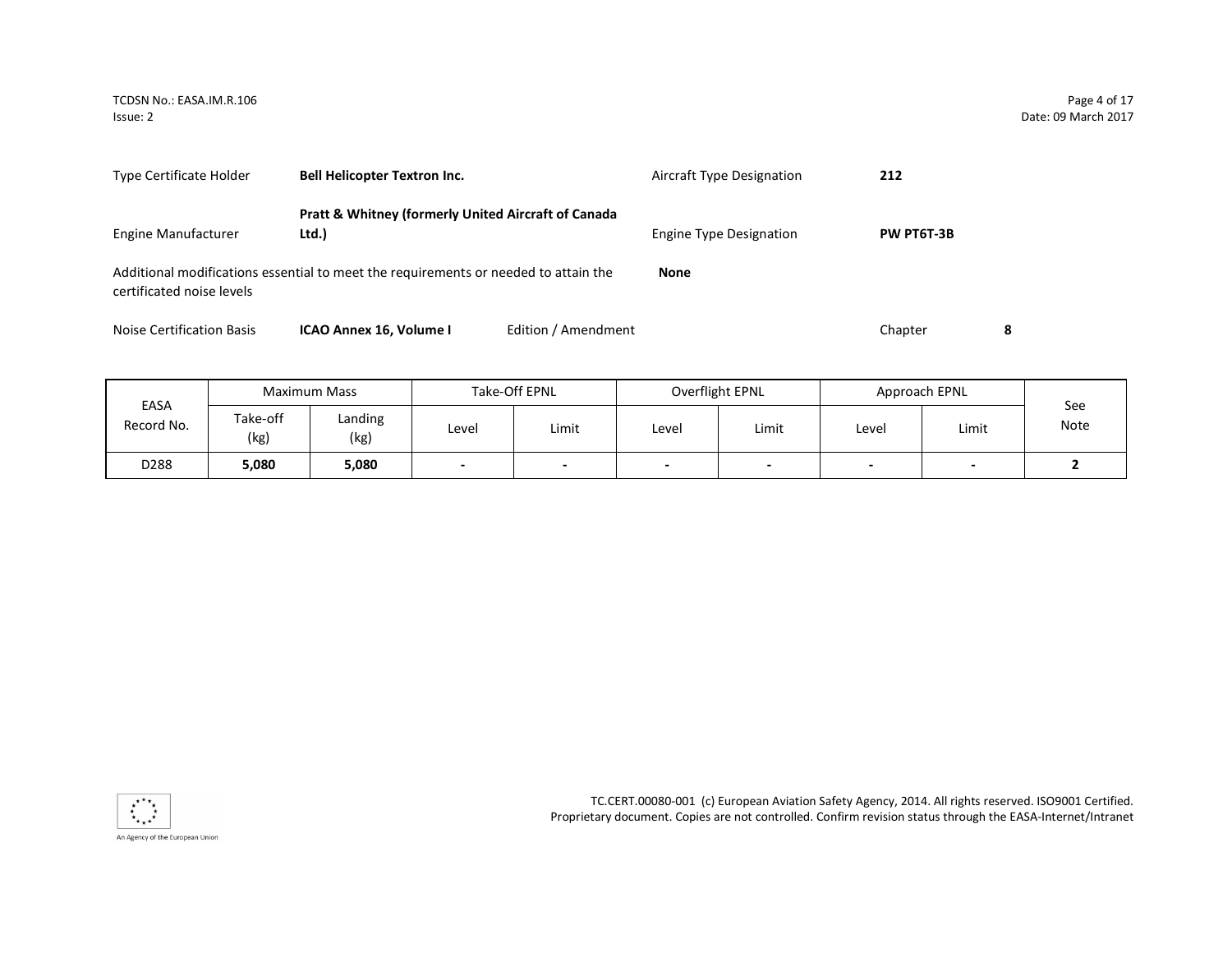TCDSN No.: EASA.IM.R.106 Page 5 of 17 Issue: 2

| Type Certificate Holder <sup>1</sup>   | <b>Bell Helicopter Textron Inc.</b>                                                 |                     | Aircraft Type Designation <sup>1</sup> | 412                  |          |
|----------------------------------------|-------------------------------------------------------------------------------------|---------------------|----------------------------------------|----------------------|----------|
| Engine Manufacturer <sup>1</sup>       | <b>Pratt &amp; Whitney Canada</b>                                                   |                     | Engine Type Designation <sup>1</sup>   | <b>PT6T-3B</b>       |          |
| certificated noise levels <sup>1</sup> | Additional modifications essential to meet the requirements or needed to attain the |                     | <b>None</b>                            |                      |          |
| Noise Certification Basis              | ICAO Annex 16, Volume I                                                             | Edition / Amendment |                                        | Chanter <sup>1</sup> | 8(8.4.1) |

| EASA       | <b>Maximum Mass</b>   |                 | Take-Off EPNL      |       | Overflight EPNL |       | Approach EPNL |       | See  |
|------------|-----------------------|-----------------|--------------------|-------|-----------------|-------|---------------|-------|------|
| Record No. | Take-off $^1$<br>(kg) | Landing<br>(kg) | Level <sup>1</sup> | Limit | Level $1$       | Limit | Level         | Limit | Note |
| D138       | 5,398                 | 5,398           | 92.8               | 97.3  | 93.4            | 96.3  | 95.6          | 98.3  |      |
| D139       | 5,262                 | 5,262           | 93.2               | 97.2  | 93.4            | 96.2  | 95.6          | 98.2  | . .  |

 $1$  See Note 1.

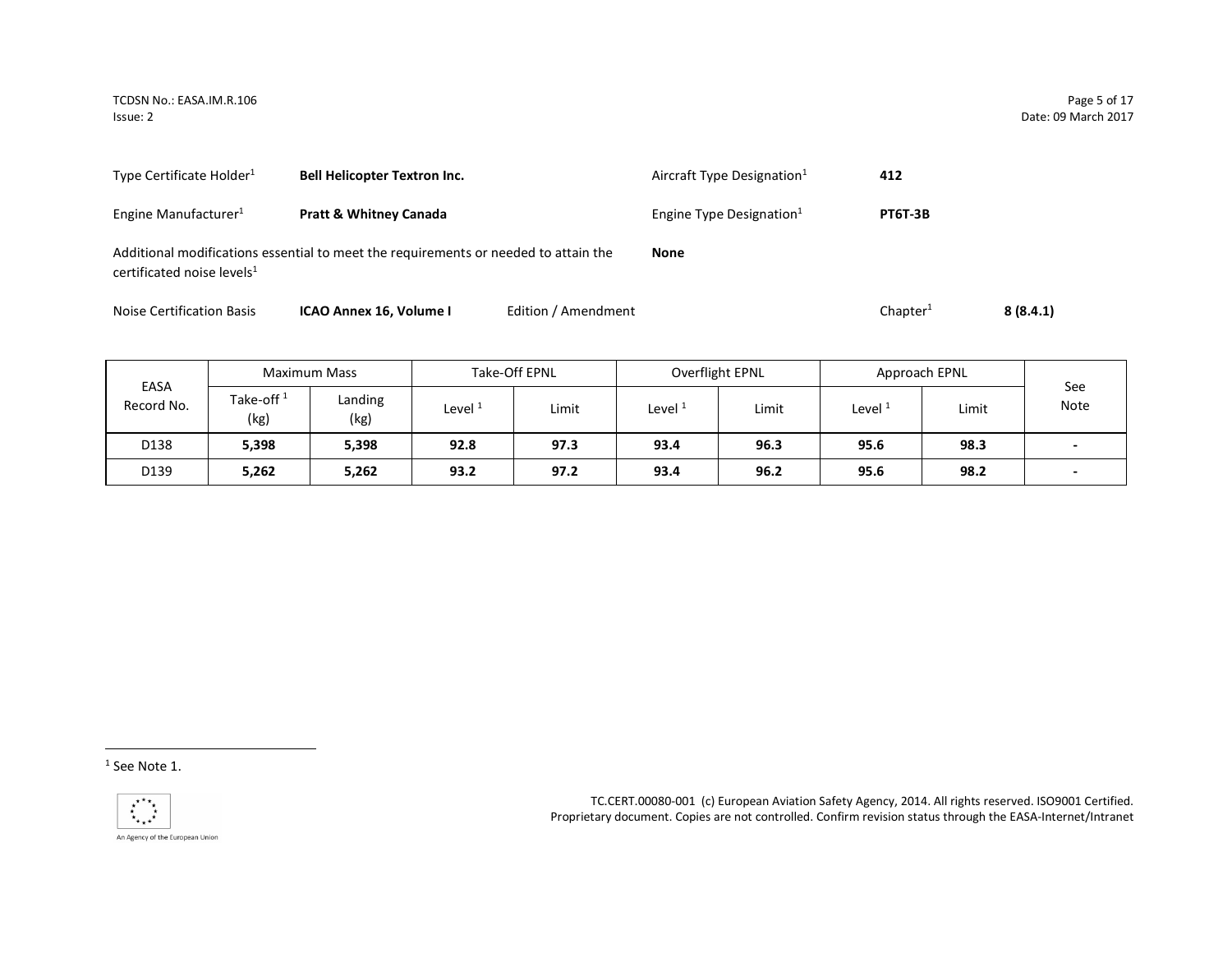TCDSN No.: EASA.IM.R.106 Page 6 of 17 Issue: 2

| Type Certificate Holder <sup>1</sup>   | <b>Bell Helicopter Textron Inc.</b>                                                 |                     | Aircraft Type Designation <sup>1</sup> | 412                  |          |
|----------------------------------------|-------------------------------------------------------------------------------------|---------------------|----------------------------------------|----------------------|----------|
| Engine Manufacturer <sup>1</sup>       | <b>Pratt &amp; Whitney Canada</b>                                                   |                     | Engine Type Designation <sup>1</sup>   | PT6T-3BE             |          |
| certificated noise levels <sup>1</sup> | Additional modifications essential to meet the requirements or needed to attain the |                     | <b>None</b>                            |                      |          |
| Noise Certification Basis              | ICAO Annex 16, Volume I                                                             | Edition / Amendment |                                        | Chapter <sup>1</sup> | 8(8.4.1) |

| EASA       | Maximum Mass                  |                 | Take-Off EPNL                   |       | Overflight EPNL |       | Approach EPNL |       |             |
|------------|-------------------------------|-----------------|---------------------------------|-------|-----------------|-------|---------------|-------|-------------|
| Record No. | Take-off <sup>1</sup><br>(kg) | Landing<br>(kg) | Level $^{\scriptscriptstyle 1}$ | Limit | Level $1$       | Limit | Level         | Limit | See<br>Note |
| D140       | 5,398                         | 5,398           | 92.8                            | 97.3  | 93.4            | 96.3  | 95.6          | 98.3  | -           |
| D141       | 5,262                         | 5,262           | 93.2                            | 97.2  | 93.4            | 96.2  | 95.6          | 98.2  | $\sim$      |

 $1$  See Note 1.

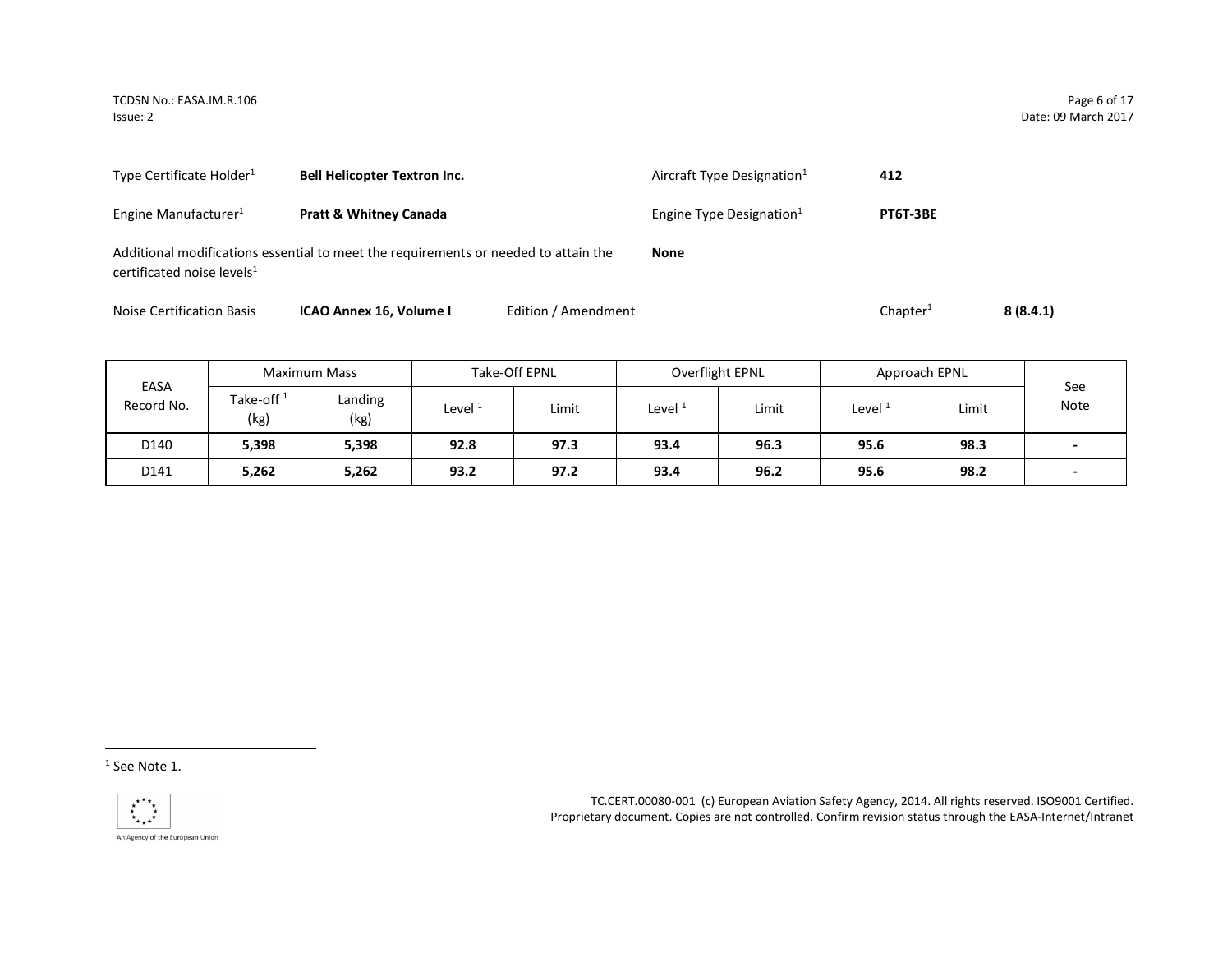TCDSN No.: EASA.IM.R.106 Page 7 of 17 Issue: 2

| Type Certificate Holder <sup>1</sup>   | <b>Bell Helicopter Textron Inc.</b>                                                 |                     | Aircraft Type Designation <sup>1</sup> | 412                  |          |
|----------------------------------------|-------------------------------------------------------------------------------------|---------------------|----------------------------------------|----------------------|----------|
| Engine Manufacturer <sup>1</sup>       | <b>Pratt &amp; Whitney Canada</b>                                                   |                     | Engine Type Designation <sup>1</sup>   | <b>PT6T-3BF</b>      |          |
| certificated noise levels <sup>1</sup> | Additional modifications essential to meet the requirements or needed to attain the |                     | <b>None</b>                            |                      |          |
| Noise Certification Basis              | ICAO Annex 16, Volume I                                                             | Edition / Amendment |                                        | Chapter <sup>1</sup> | 8(8.4.1) |

| EASA       | Maximum Mass                  |                 | Take-Off EPNL                   |       | Overflight EPNL |       | Approach EPNL |       |             |
|------------|-------------------------------|-----------------|---------------------------------|-------|-----------------|-------|---------------|-------|-------------|
| Record No. | Take-off <sup>1</sup><br>(kg) | Landing<br>(kg) | Level $^{\scriptscriptstyle 1}$ | Limit | Level $1$       | Limit | Level         | Limit | See<br>Note |
| D364       | 5,398                         | 5,398           | 92.8                            | 97.3  | 93.4            | 96.3  | 95.6          | 98.3  | -           |
| D367       | 5,262                         | 5,262           | 93.2                            | 97.2  | 93.4            | 96.2  | 95.6          | 98.2  | $\sim$      |

 $1$  See Note 1.

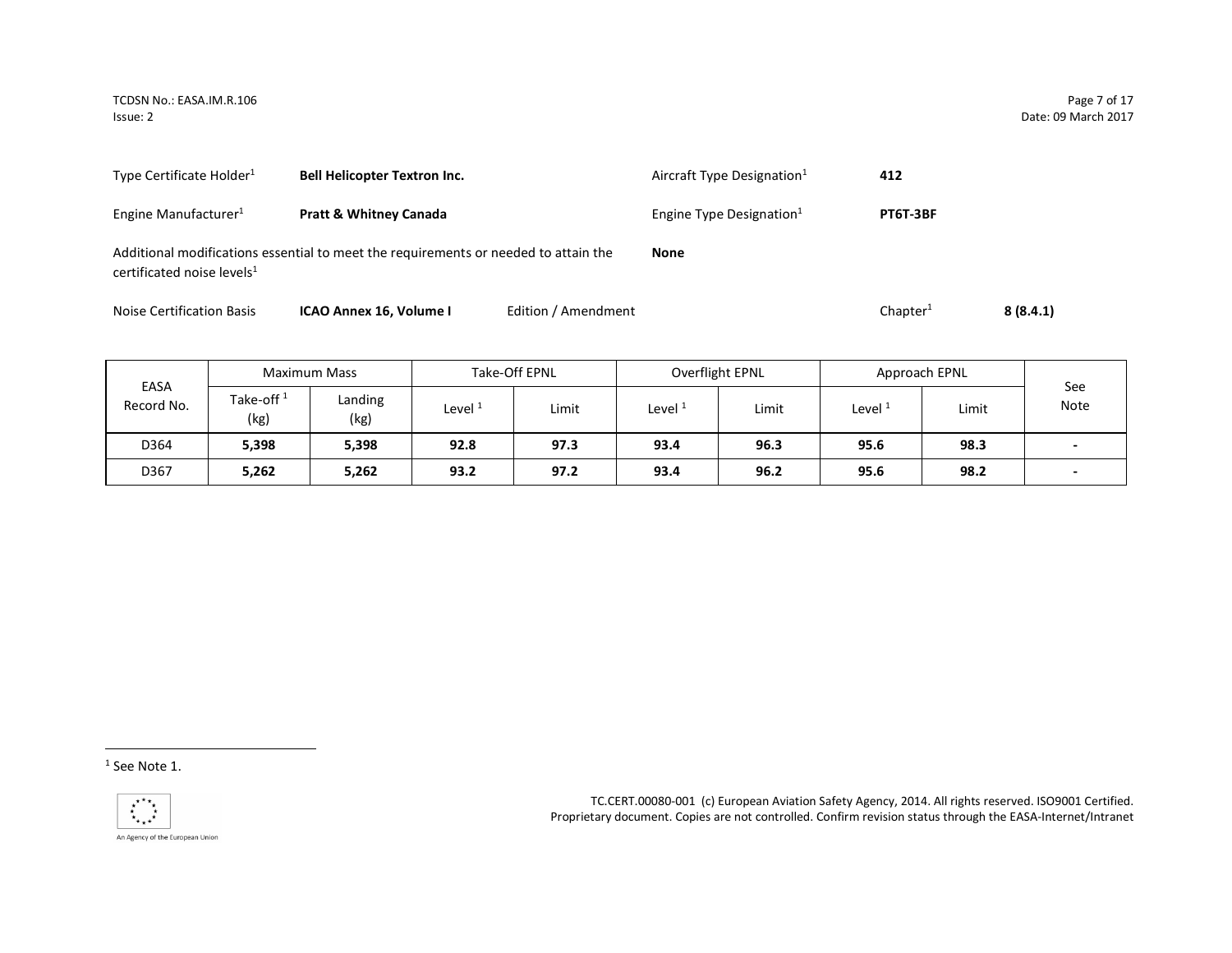TCDSN No.: EASA.IM.R.106 Page 8 of 17 Issue: 2

| Type Certificate Holder <sup>1</sup>   | <b>Bell Helicopter Textron Inc.</b>                                                 |                     | Aircraft Type Designation <sup>1</sup> | 412                  |          |
|----------------------------------------|-------------------------------------------------------------------------------------|---------------------|----------------------------------------|----------------------|----------|
| Engine Manufacturer <sup>1</sup>       | <b>Pratt &amp; Whitney Canada</b>                                                   |                     | Engine Type Designation <sup>1</sup>   | <b>PT6T-3BG</b>      |          |
| certificated noise levels <sup>1</sup> | Additional modifications essential to meet the requirements or needed to attain the |                     | <b>None</b>                            |                      |          |
| Noise Certification Basis              | ICAO Annex 16, Volume I                                                             | Edition / Amendment |                                        | Chapter <sup>1</sup> | 8(8.4.1) |

| EASA       | <b>Maximum Mass</b>  |                 | Take-Off EPNL      |       | Overflight EPNL |       | Approach EPNL |       | See  |
|------------|----------------------|-----------------|--------------------|-------|-----------------|-------|---------------|-------|------|
| Record No. | Take-off $1$<br>(kg) | Landing<br>(kg) | Level <sup>:</sup> | Limit | Level           | Limit | Level         | Limit | Note |
| D368       | 5,398                | 5,398           | 92.8               | 97.3  | 93.4            | 96.3  | 95.6          | 98.3  |      |
| D371       | 5,262                | 5,262           | 93.2               | 97.2  | 93.4            | 96.2  | 95.6          | 98.2  | -    |

 $1$  See Note 1.

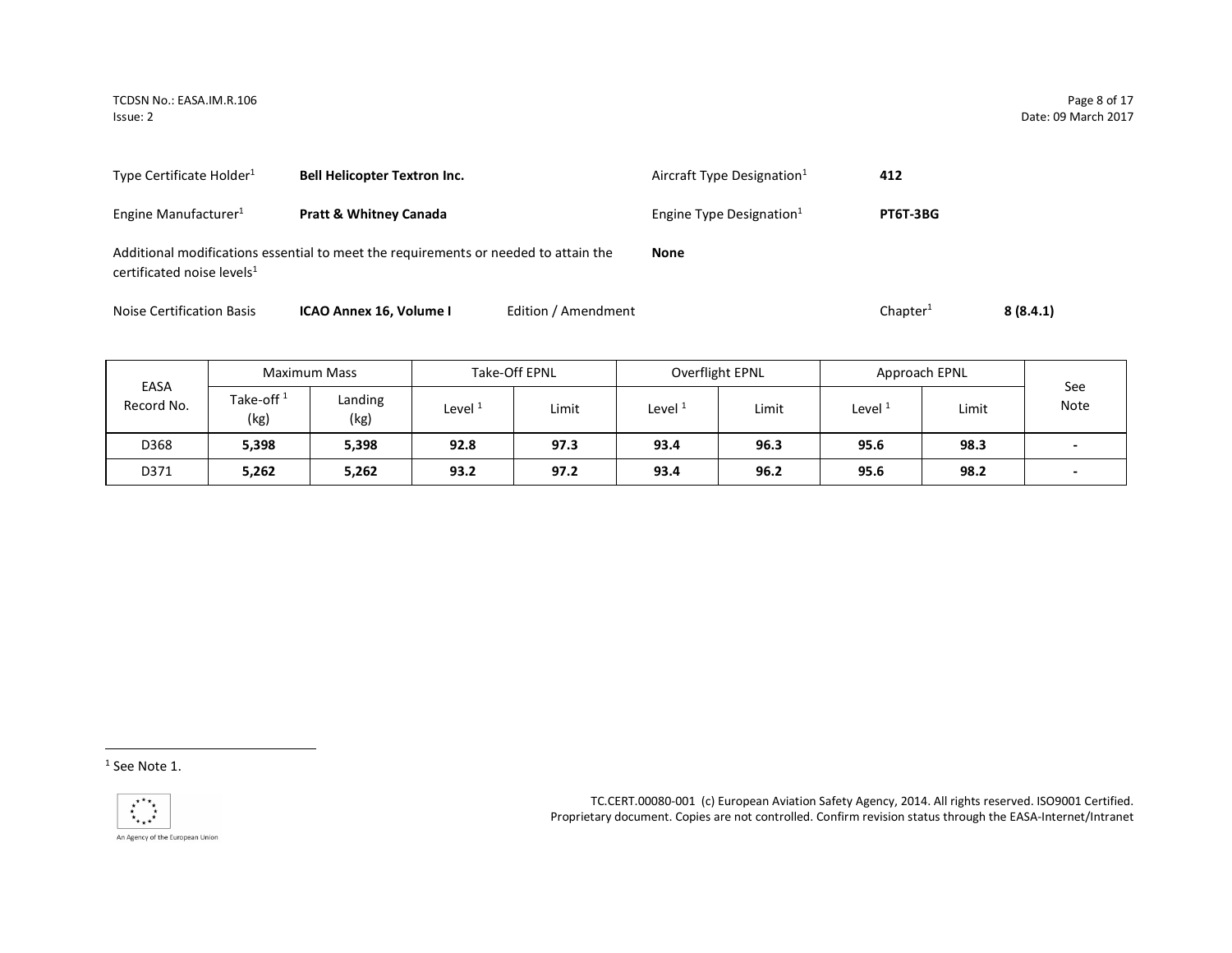TCDSN No.: EASA.IM.R.106 Page 9 of 17 Issue: 2

| Type Certificate Holder <sup>1</sup>   | <b>Bell Helicopter Textron Inc.</b>                                                 |                     | Aircraft Type Designation <sup>1</sup> | 412                  |          |
|----------------------------------------|-------------------------------------------------------------------------------------|---------------------|----------------------------------------|----------------------|----------|
| Engine Manufacturer <sup>1</sup>       | <b>Pratt &amp; Whitney Canada</b>                                                   |                     | Engine Type Designation $1$            | <b>PT6T-3D</b>       |          |
| certificated noise levels <sup>1</sup> | Additional modifications essential to meet the requirements or needed to attain the |                     | <b>None</b>                            |                      |          |
| Noise Certification Basis              | ICAO Annex 16, Volume I                                                             | Edition / Amendment |                                        | Chanter <sup>1</sup> | 8(8.4.1) |

| EASA       | <b>Maximum Mass</b>   |                 | Take-Off EPNL      |       | Overflight EPNL |       | Approach EPNL |       | See  |
|------------|-----------------------|-----------------|--------------------|-------|-----------------|-------|---------------|-------|------|
| Record No. | Take-off $^1$<br>(kg) | Landing<br>(kg) | Level <sup>1</sup> | Limit | Level $1$       | Limit | Level         | Limit | Note |
| D360       | 5,398                 | 5,398           | 92.8               | 97.3  | 93.4            | 96.3  | 95.6          | 98.3  |      |
| D363       | 5,262                 | 5,262           | 93.2               | 97.2  | 93.4            | 96.2  | 95.6          | 98.2  | . .  |

 $1$  See Note 1.

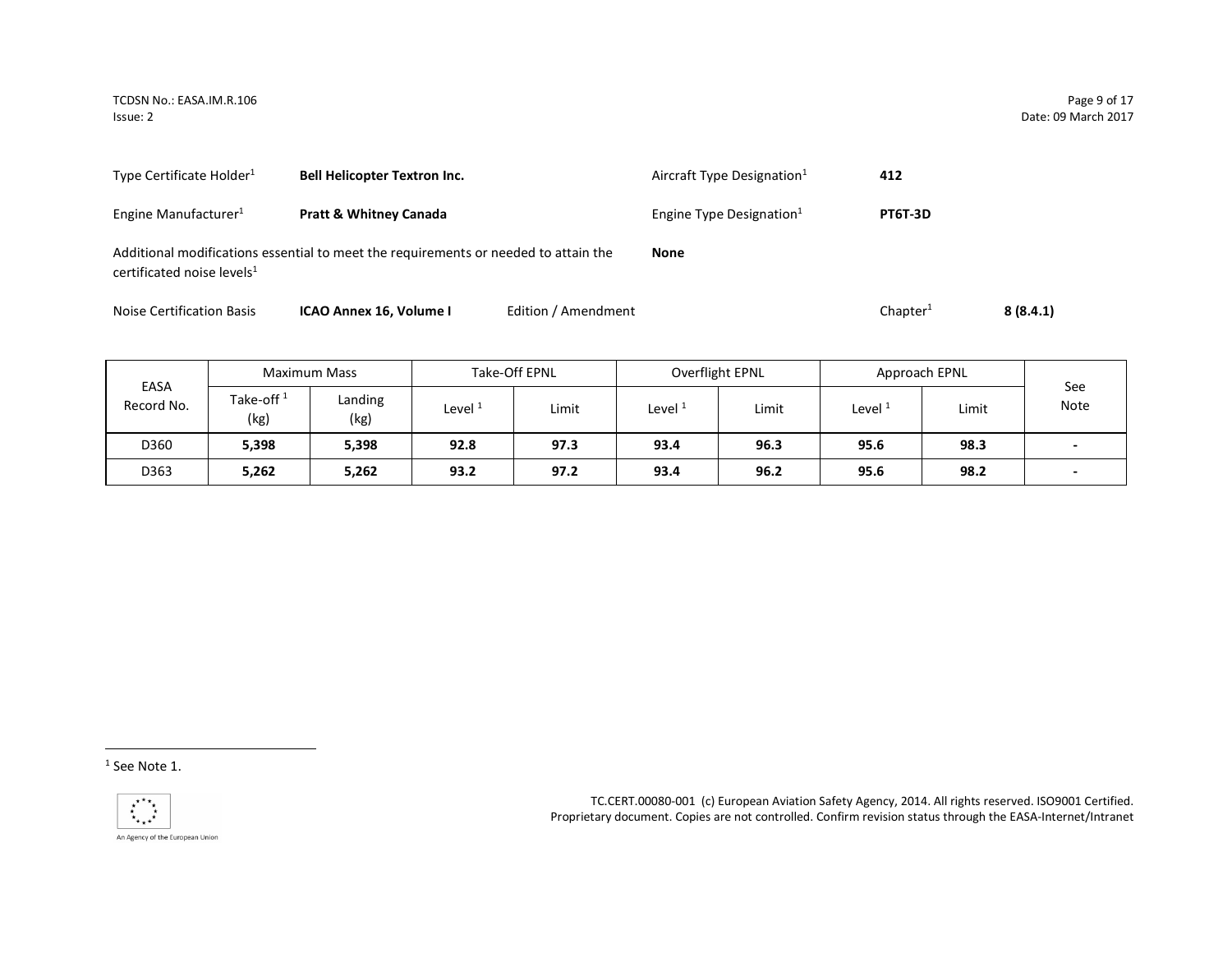TCDSN No.: EASA.IM.R.106 Page 10 of 17 Issue: 2

| Type Certificate Holder <sup>1</sup>   | <b>Bell Helicopter Textron Inc.</b>                                                 |                     | Aircraft Type Designation <sup>1</sup> | 412                  |          |
|----------------------------------------|-------------------------------------------------------------------------------------|---------------------|----------------------------------------|----------------------|----------|
| Engine Manufacturer <sup>1</sup>       | <b>Pratt &amp; Whitney Canada</b>                                                   |                     | Engine Type Designation <sup>1</sup>   | PT6T-3DE             |          |
| certificated noise levels <sup>1</sup> | Additional modifications essential to meet the requirements or needed to attain the |                     | <b>None</b>                            |                      |          |
| Noise Certification Basis              | ICAO Annex 16, Volume I                                                             | Edition / Amendment |                                        | Chapter <sup>1</sup> | 8(8.4.1) |

| EASA<br>Record No. | <b>Maximum Mass</b>  |                 | Take-Off EPNL      |       | Overflight EPNL |       | Approach EPNL |       |             |
|--------------------|----------------------|-----------------|--------------------|-------|-----------------|-------|---------------|-------|-------------|
|                    | Take-off $1$<br>(kg) | Landing<br>(kg) | Level <sup>:</sup> | Limit | Level           | Limit | Level         | Limit | See<br>Note |
| D400               | 5,398                | 5,398           | 92.8               | 97.3  | 93.4            | 96.3  | 95.6          | 98.3  |             |
| D401               | 5,262                | 5,262           | 93.2               | 97.2  | 93.4            | 96.2  | 95.6          | 98.2  | -           |

 $1$  See Note 1.

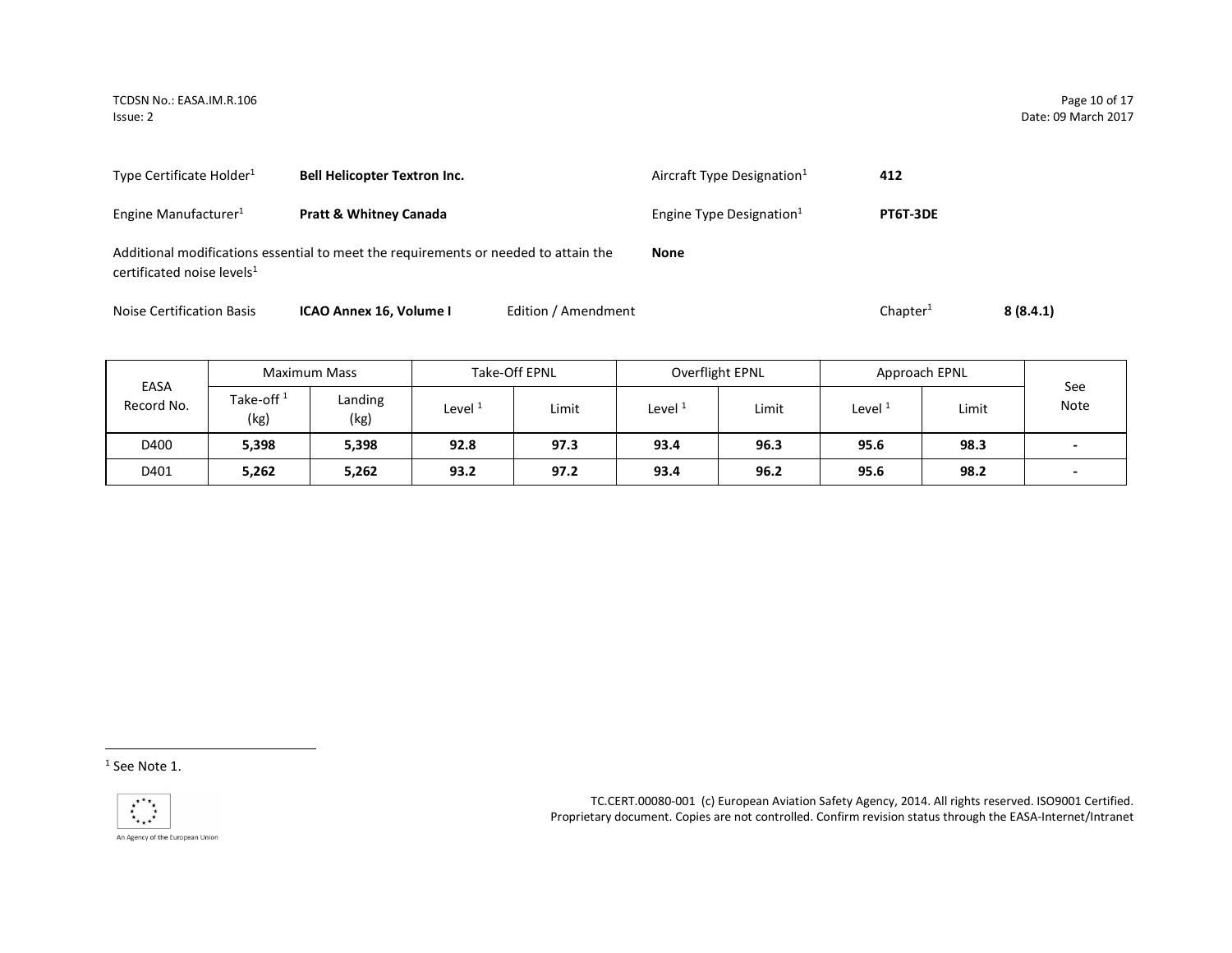TCDSN No.: EASA.IM.R.106 Page 11 of 17 Issue: 2

| Type Certificate Holder <sup>1</sup>   | <b>Bell Helicopter Textron Inc.</b>                                                 |                     | Aircraft Type Designation <sup>1</sup> | 412                  |          |
|----------------------------------------|-------------------------------------------------------------------------------------|---------------------|----------------------------------------|----------------------|----------|
| Engine Manufacturer <sup>1</sup>       | <b>Pratt &amp; Whitney Canada</b>                                                   |                     | Engine Type Designation <sup>1</sup>   | PT6T-3DF             |          |
| certificated noise levels <sup>1</sup> | Additional modifications essential to meet the requirements or needed to attain the |                     | <b>None</b>                            |                      |          |
| Noise Certification Basis              | ICAO Annex 16, Volume I                                                             | Edition / Amendment |                                        | Chapter <sup>1</sup> | 8(8.4.1) |

| EASA<br>Record No. | <b>Maximum Mass</b>  |                 | Take-Off EPNL      |       | Overflight EPNL |       | Approach EPNL |       | See  |
|--------------------|----------------------|-----------------|--------------------|-------|-----------------|-------|---------------|-------|------|
|                    | Take-off $1$<br>(kg) | Landing<br>(kg) | Level <sup>:</sup> | Limit | Level           | Limit | Level         | Limit | Note |
| D402               | 5,398                | 5,398           | 92.8               | 97.3  | 93.4            | 96.3  | 95.6          | 98.3  |      |
| D403               | 5,262                | 5,262           | 93.2               | 97.2  | 93.4            | 96.2  | 95.6          | 98.2  | -    |

 $1$  See Note 1.

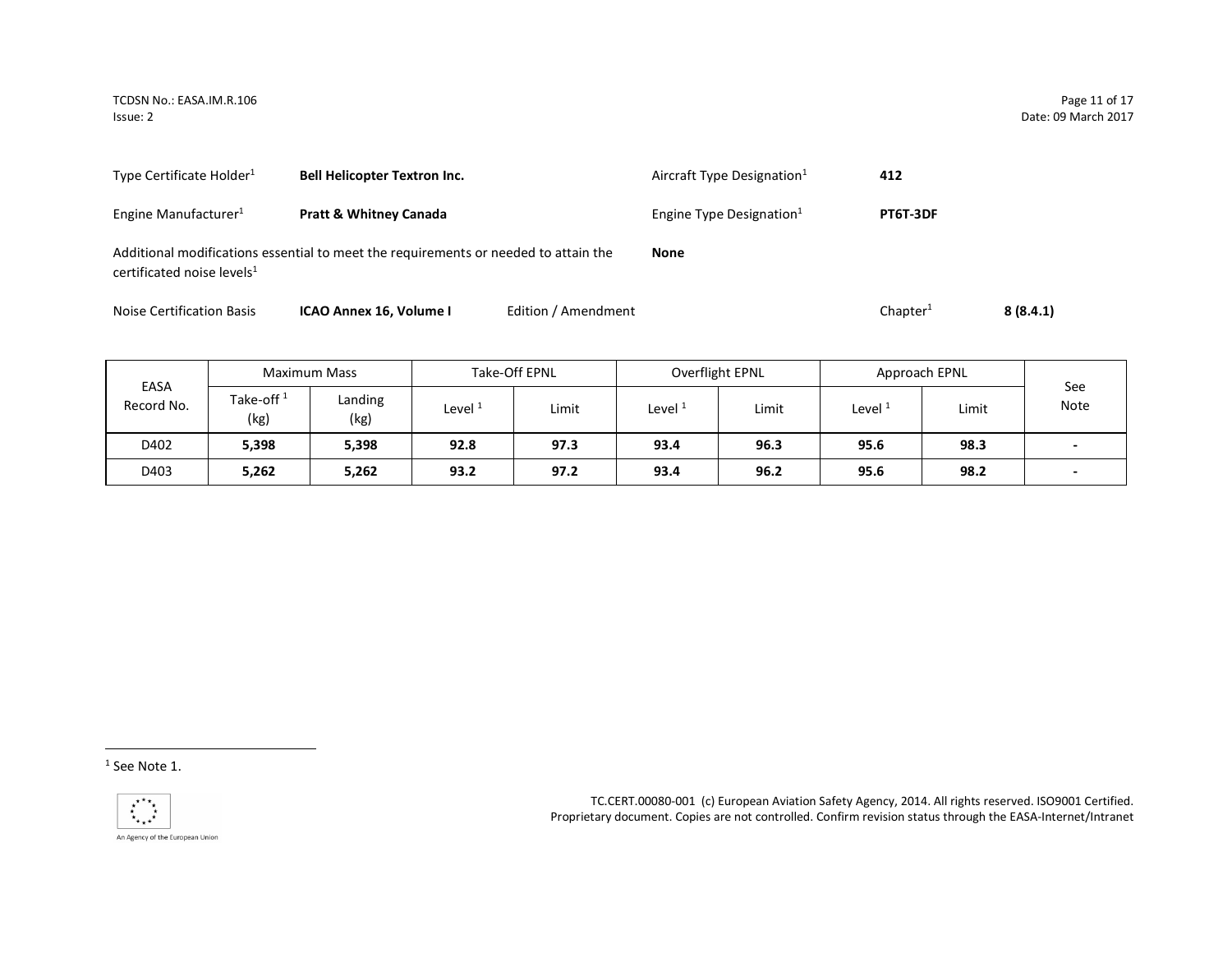| TCDSN No.: EASA.IM.R.106 | Page 12 of 17       |
|--------------------------|---------------------|
| Issue: 2                 | Date: 09 March 2017 |

| Type Certificate Holder <sup>1</sup><br><b>Bell Helicopter Textron Inc.</b>                                                   |                                   |                     | Aircraft Type Designation <sup>1</sup> | 412EP             |          |
|-------------------------------------------------------------------------------------------------------------------------------|-----------------------------------|---------------------|----------------------------------------|-------------------|----------|
| Engine Manufacturer <sup>1</sup>                                                                                              | <b>Pratt &amp; Whitney Canada</b> |                     | Engine Type Designation <sup>1</sup>   | <b>PT6T-3D</b>    |          |
| Additional modifications essential to meet the requirements or needed to attain the<br>certificated noise levels <sup>1</sup> |                                   |                     | None                                   |                   |          |
| Noise Certification Basis                                                                                                     | ICAO Annex 16, Volume I           | Edition / Amendment |                                        | ${\sf Chapter^1}$ | 8(8.4.1) |

| EASA<br>Record No. | <b>Maximum Mass</b>           |                 | Take-Off EPNL |       | Overflight EPNL |       | Approach EPNL |       |             |
|--------------------|-------------------------------|-----------------|---------------|-------|-----------------|-------|---------------|-------|-------------|
|                    | Take-off <sup>1</sup><br>(kg) | Landing<br>(kg) | Level         | Limit | Level           | Limit | Level         | Limit | See<br>Note |
| D182               | 5,398                         | 5,398           | 92.8          | 97.3  | 93.4            | 96.3  | 95.6          | 98.3  |             |

 $1$  See Note 1.

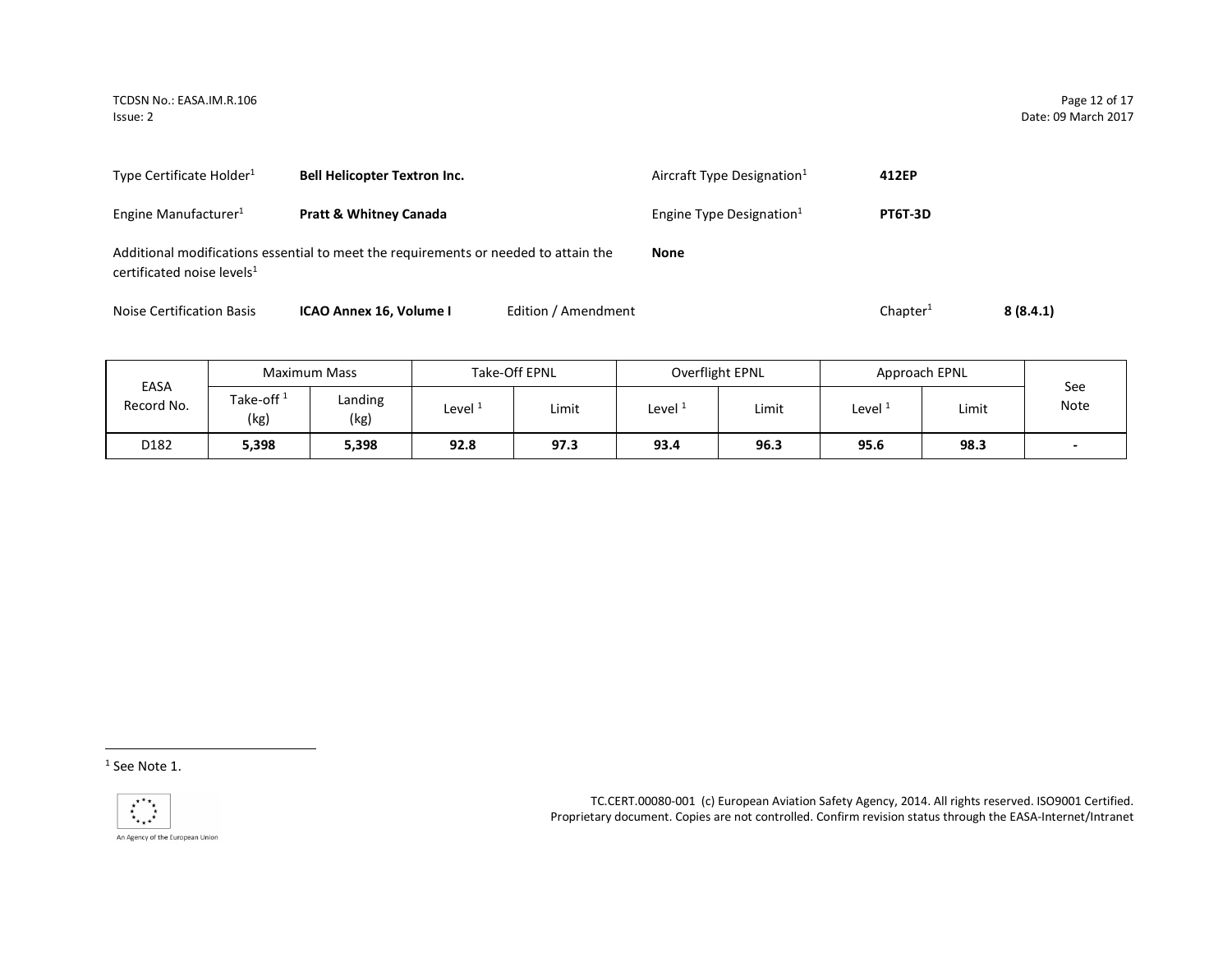TCDSN No.: EASA.IM.R.106 Page 13 of 17 Issue: 2

| Type Certificate Holder <sup>1</sup>   | <b>Bell Helicopter Textron Inc.</b>                                                 |                     | Aircraft Type Designation <sup>1</sup> | 412EP                |          |
|----------------------------------------|-------------------------------------------------------------------------------------|---------------------|----------------------------------------|----------------------|----------|
| Engine Manufacturer <sup>1</sup>       | <b>Pratt &amp; Whitney Canada</b>                                                   |                     | Engine Type Designation $1$            | PT6T-3DE             |          |
| certificated noise levels <sup>1</sup> | Additional modifications essential to meet the requirements or needed to attain the |                     | <b>None</b>                            |                      |          |
| Noise Certification Basis              | ICAO Annex 16, Volume I                                                             | Edition / Amendment |                                        | Chapter <sup>1</sup> | 8(8.4.1) |

| EASA<br>Record No. | <b>Maximum Mass</b>  |                 | Take-Off EPNL |       | Overflight EPNL    |       | Approach EPNL |       |             |
|--------------------|----------------------|-----------------|---------------|-------|--------------------|-------|---------------|-------|-------------|
|                    | Take-off $1$<br>(kg) | Landing<br>(kg) | Level         | Limit | Level <sup>2</sup> | Limit | Level         | Limit | See<br>Note |
| D404               | 5,398                | 5,398           | 92.8          | 97.3  | 93.4               | 96.3  | 95.6          | 98.3  |             |

 $1$  See Note 1.

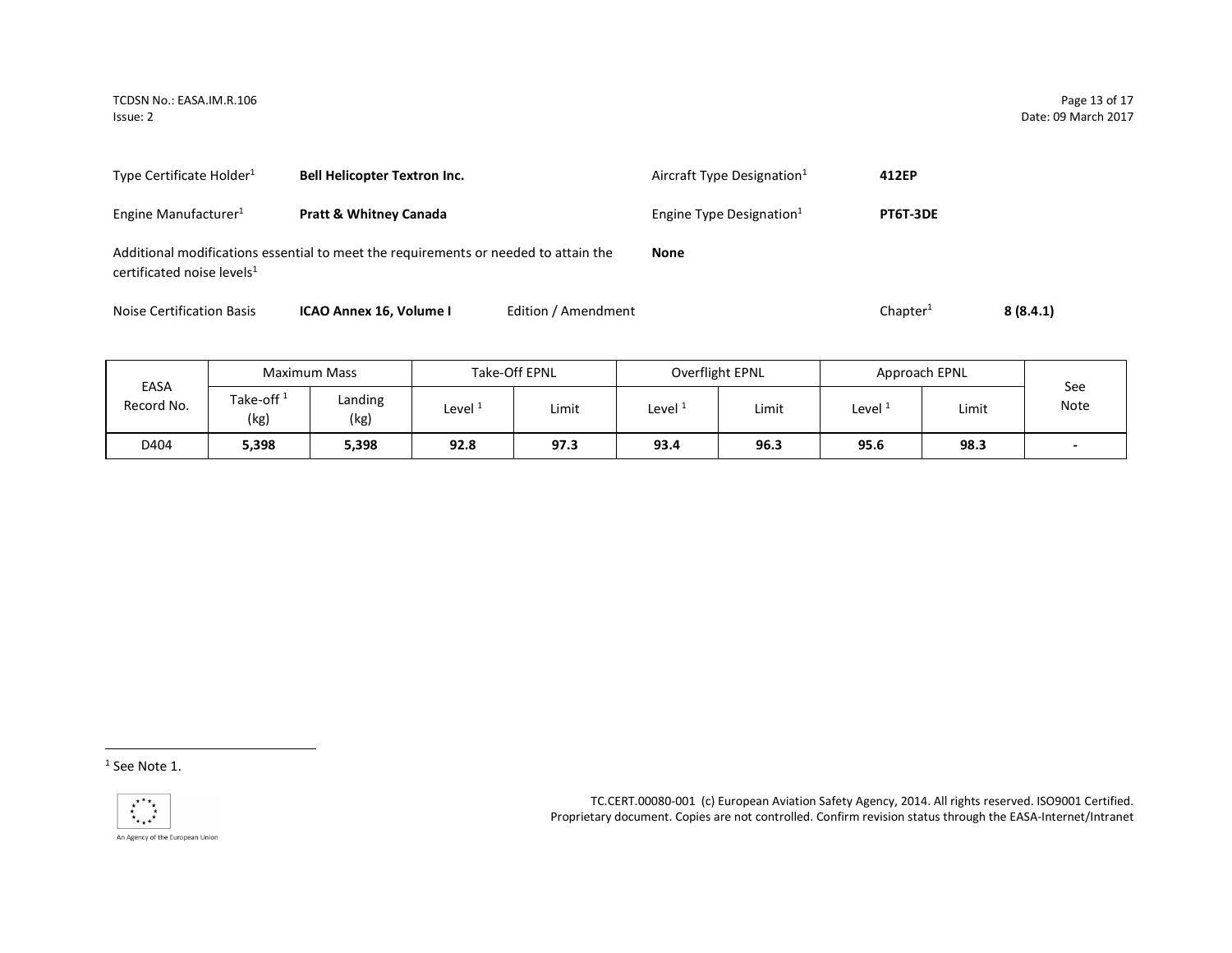TCDSN No.: EASA.IM.R.106 Page 14 of 17 Issue: 2

| Type Certificate Holder <sup>1</sup><br><b>Bell Helicopter Textron Inc.</b> |                                                                                     |                     | Aircraft Type Designation <sup>1</sup> | 412EP                |          |
|-----------------------------------------------------------------------------|-------------------------------------------------------------------------------------|---------------------|----------------------------------------|----------------------|----------|
| Engine Manufacturer <sup>1</sup>                                            | <b>Pratt &amp; Whitney Canada</b>                                                   |                     | Engine Type Designation <sup>1</sup>   | PT6T-3DF             |          |
| certificated noise levels <sup>1</sup>                                      | Additional modifications essential to meet the requirements or needed to attain the |                     | <b>None</b>                            |                      |          |
| Noise Certification Basis                                                   | ICAO Annex 16, Volume I                                                             | Edition / Amendment |                                        | Chapter <sup>1</sup> | 8(8.4.1) |

| EASA       | <b>Maximum Mass</b>           |                 | Take-Off EPNL |       | Overflight EPNL |       | Approach EPNL |       |             |
|------------|-------------------------------|-----------------|---------------|-------|-----------------|-------|---------------|-------|-------------|
| Record No. | Take-off <sup>1</sup><br>(kg) | Landing<br>(kg) | Level         | Limit | Level           | Limit | Level         | Limit | See<br>Note |
| D183       | 5,398                         | 5,398           | 92.8          | 97.3  | 93.4            | 96.3  | 95.6          | 98.3  |             |

 $1$  See Note 1.

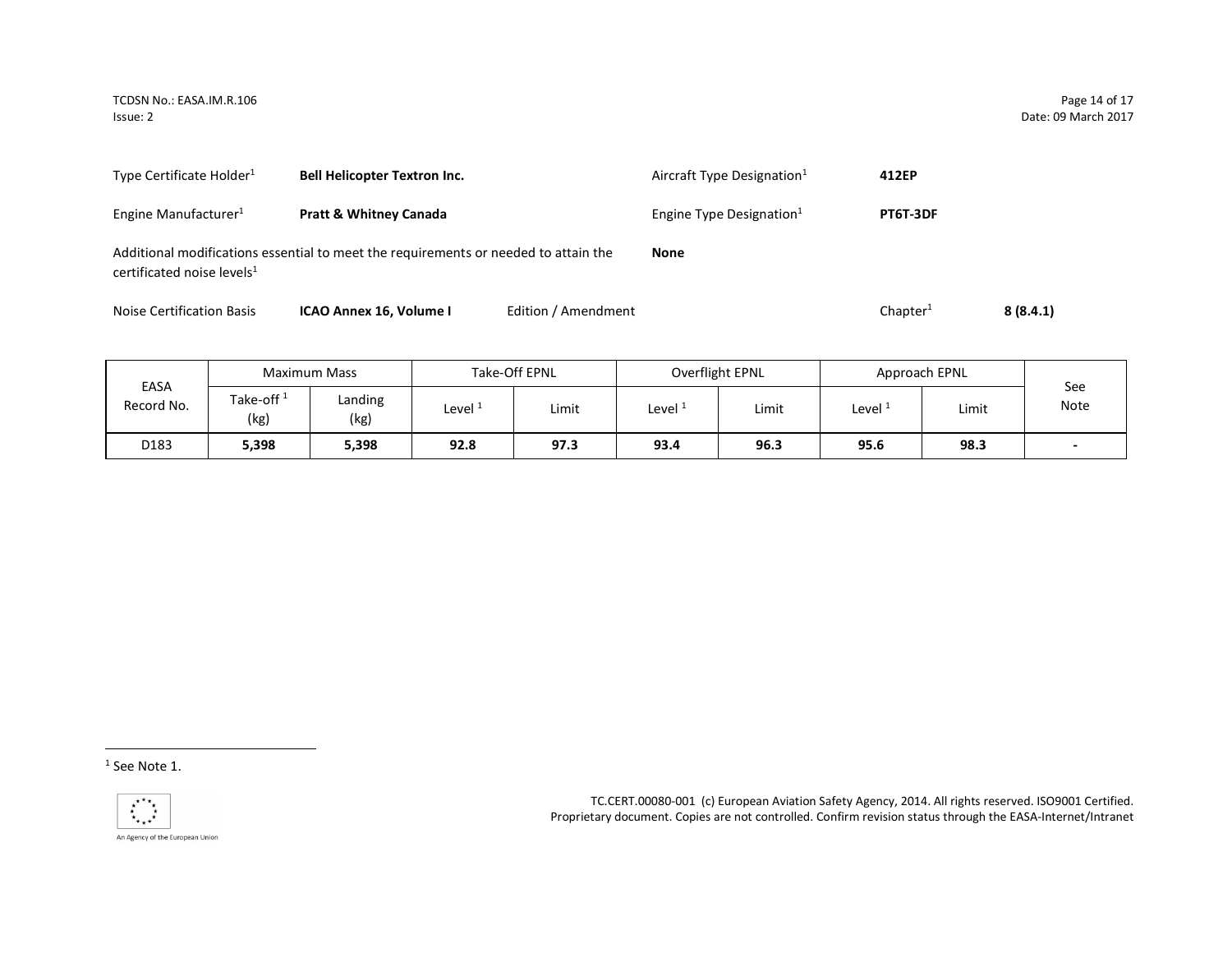| TCDSN No.: EASA.IM.R.106 | Page 15 of 17       |
|--------------------------|---------------------|
| Issue: 2                 | Date: 09 March 2017 |

| Type Certificate Holder <sup>1</sup>   | <b>Bell Helicopter Textron Inc.</b>                                                 |                     | Aircraft Type Designation <sup>1</sup> | 412EP                |          |
|----------------------------------------|-------------------------------------------------------------------------------------|---------------------|----------------------------------------|----------------------|----------|
| Engine Manufacturer <sup>1</sup>       | <b>Pratt &amp; Whitney Canada</b>                                                   |                     | Engine Type Designation $1$            | <b>PT6T-9</b>        |          |
| certificated noise levels <sup>1</sup> | Additional modifications essential to meet the requirements or needed to attain the |                     | None                                   |                      |          |
| Noise Certification Basis              | ICAO Annex 16, Volume I                                                             | Edition / Amendment |                                        | Chapter <sup>1</sup> | 8(8.4.1) |

| EASA<br>Record No. |         | <b>Maximum Mass</b>  |                 | Take-Off EPNL      |       | Overflight EPNL |       | Approach EPNL      |       |                          |
|--------------------|---------|----------------------|-----------------|--------------------|-------|-----------------|-------|--------------------|-------|--------------------------|
|                    | Variant | Take-off $1$<br>(kg) | Landing<br>(kg) | Level <sup>?</sup> | Limit | Level           | Limit | Level <sup>1</sup> | Limit | See<br>Note              |
| D405               | 412EPI  | 5,398                | 5,398           | 92.8               | 97.3  | 93.4            | 96.3  | 95.6               | 98.3  | $\overline{\phantom{0}}$ |

 $1$  See Note 1.

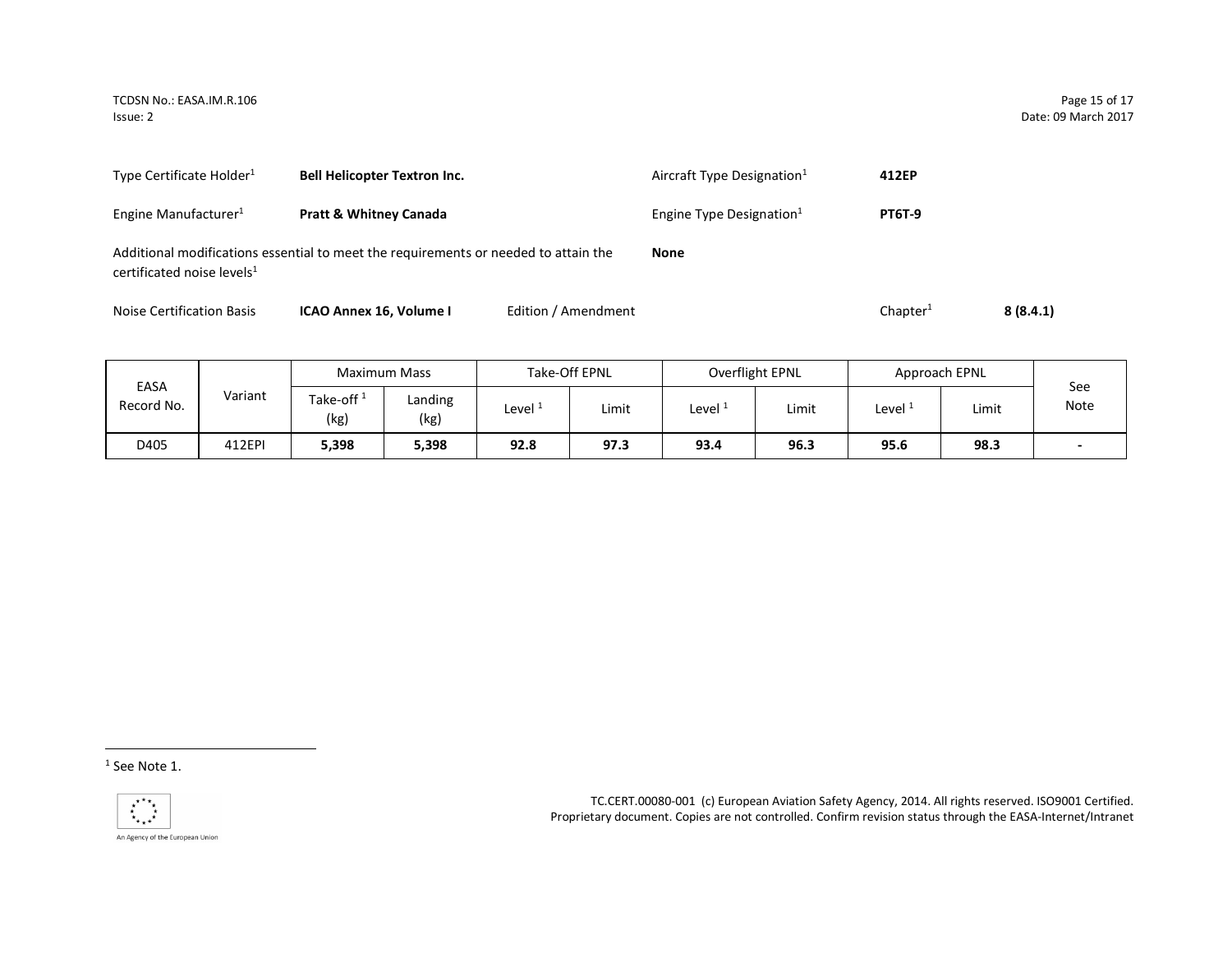## **TCDSN EASA.IM.R.106 Notes**

- 1. Items so marked shall be included on EASA Form 45.
- 2. This aircraft type conforms with the provisions of Article 6.1 of Regulation 216/2008 without the need to comply with the Standards of ICAO Annex 16, Volume I, by virtue of the date of type certification.